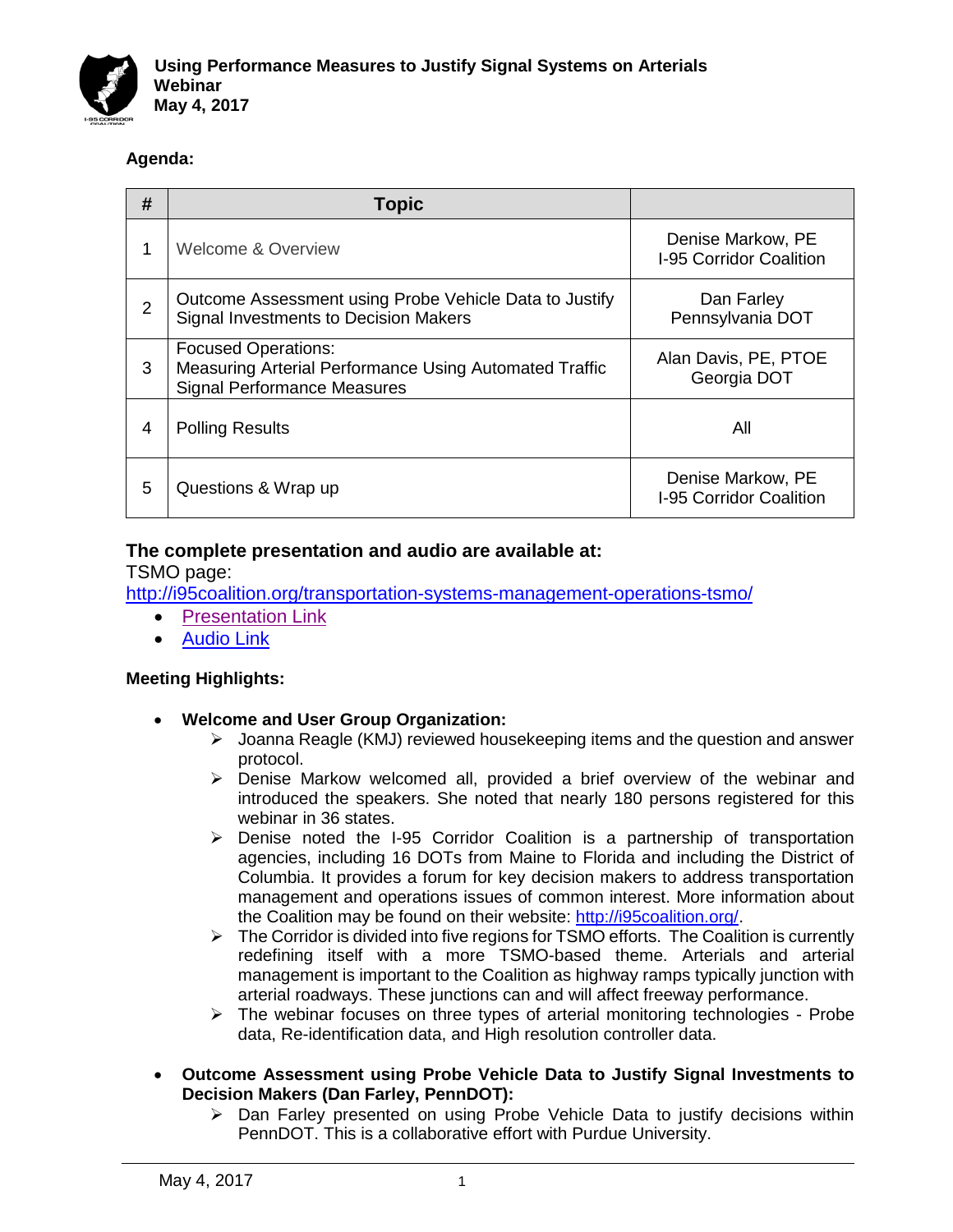

The highlights follow:

- 40,000 miles state-owned roadway,12.8million people, 102 billion VMT annually, and 264 million annual hours of delay within Pennsylvania (PA) with an annual congestion of cost \$6 trillion.
- **Pennsylvania is one of the few states in which municipalities own the traffic** signals. There are 1,200 municipal traffic signal owners of which 75% of the municipalities own 10 or fewer traffic signals. Contractors maintain 80% of the traffic signals. Currently, PennDOT is making strategic investments to improve arterial corridors.
- The Green Light-Go Program is a funding program (up to \$40 million annually) for traffic signal management, maintenance and operations to make the Commonwealth's signalized corridors more safe and efficient. PennDOT is looking to take ownership back of several corridors, and has launched a pilot study for 160 signals in nine municipalities that parallel I-76 (Schuylkill Expressway) in the Philadelphia region.
- PennDOT is moving towards having a more performance based decisionmaking process.
- **Three efforts currently leading the Traffic Signals Performance Measures** are FHWA's EDC 4 (Everyday Counts Initiative), the Transportation Pooled Fund for Traffic Signal Systems (TPF-5(258)), and NCHRP Performance-Based Management of Traffic Signals Operations and Management study. If an agency has interest in the Pooled Fund study (PFS), reach out to Dan or one of the PFS leads.
- PennDOT is looking at where it makes sense to build relationships between corridor and intersection level metrics.
- Pennsylvania is an "all-in" State within the I-95 Corridor Coalition's Vehicle Probe Project (VPP) meaning Pennsylvania receives all of the probe data available from INRIX. PennDOT has been receiving real-time and archived data since 2011 and using the data in their 511 system and for travel times on changeable message boards. PennDOT is using INRIX XD data as it provides higher granularity.
- Dan explained the PennDOT research project in conjunction with Purdue University, in which the purpose is to develop, implement and evaluate commercial probe data to produce arterial performance measures to evaluate user costs, travel time reliability, variability and corridor prioritization. The focus of the research project is 138 "Super-Critical" corridors (AADT greater than 25,000) in the PennDOT's District 6 (Philadelphia region). Three web dashboards and a data system were developed and implemented to produce arterial performance measures.
- **Travel Time Comparison Tool** compares travel time distributions on a single corridor over different time periods using cumulative frequency diagrams (CFDs). The graphs of CDFs comparing before and after signal retiming show changes in travel time and reliability. The tool makes preparing these graphics quick and easy. Key pieces of information can be exported. (Slides 10 - 15 noted in the audio)
- **Arterial Ranking Tool** measures multiple corridors based on normalized median and interquartile travel times (TT) over the same time period. The normalized travel time is calculated by dividing the median TT by the speed limit TT for that corridor. The normalized Interquartile-Range (IQR) is calculated by dividing the difference between the 75<sup>th</sup> percentile TT and the 25<sup>th</sup> percentile TT by the speed limit TT for that corridor. Corridors can then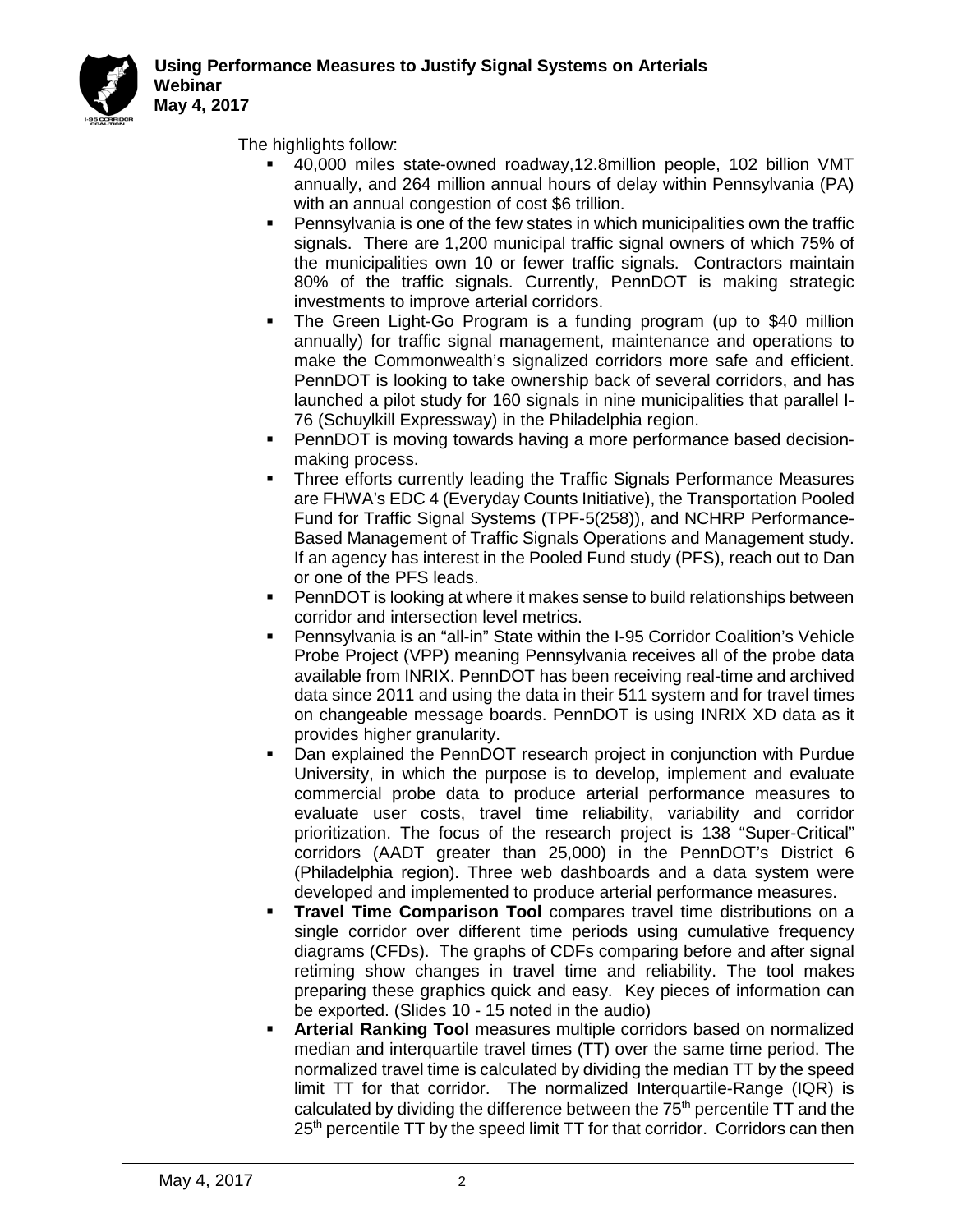



be compared based upon their normalized values. These two normalized values are brought together in the Reliability vs Central Tendency graph to determine the outliers illustrating where retiming changes may be needed. (Slides 16 - 26 noted in the audio)

- **Congestion Ticker** tracks speeds of corridors over time to identify time periods and locations of congestion. The graphic shows the speed ranges as percentages for a selected date and time. Cost and environmental benefit evaluations can be done with data exported to excel. (Slides 27 - 28 noted in the audio)
- A list of use applications was provided for each tool. PennDOT has used the tools for before and after evaluations of adaptive traffic signal systems and incident evaluation.
- How it works Prior to using the tool, the corridors that PennDOT wanted to be mapped needed to laid out along with the XD segmentation in order to be prepared for the API feed from INRIX. A lot of time for this project was spent on corridor mapping. PennDOT receives a direct API feed from INRIX which goes into a minute-by-minute database created by Purdue (along with some 15-minute regression analysis to speed up the performance processes of the tools) which then goes out to the performance measures algorithms and to the tool dashboards.
- The Phase 2 of this research effort is to launch a statewide deployment, emphasizing further refining of filters and corridor identifiers, integration with real-time event data and further refine real-time metrics within regional TMCs.
- **Dan provided a link to their TRB paper and will be presenting this project** at ITS World Congress 2017.<http://docs.trb.org/prp/17-00314.pdf>
- $\triangleright$  During and following the presentation, the following questions were discussed:
	- Jeevanjot Singh (NJDOT): Asked what is the earliest year that PennDOT has data for the Corridor Comparison Tool. *Howell Li (Purdue) noted that there is data in the PennDOT System starting from November 2014.*
	- Ram Venkatanarayana(VTRC/VDOT): Asked if the comparison tools were developed and maintained on contract or are they are open source? Dan Farley noted that this work is still in process and there is not clear determination yet on how the project will move forward.
	- Jeevanjot Singh: Asked what additional data is required to access these tools? *Howell Li noted that dashboards use the INRIX XD speed data at 1 minute which is downloaded from their API in real time. There are also GIS components that need to be considered, such as speed limits and signal timing information.*
	- Gail Yazersky (NJDOT): Asked if any crash data was collected or available as part of other metrics. *Dan Farley (PennDOT) noted there has not been any crash data integrated into this project.*
	- Eddie Curtis (FHWA): Asked if PennDOT is currently or planning to use performance measures to identify the needs for and prioritize traffic signal operational improvements that are then programmed to receive capital funding. *Dan Farley noted that yes, this is a main reason and for interjurisdiction cooperation and different strategies in different areas.*
	- Diederick VanDillen: Asked if all the data generated is by INRIX or did you also use some PennDOT detection - you mentioned the anomaly with one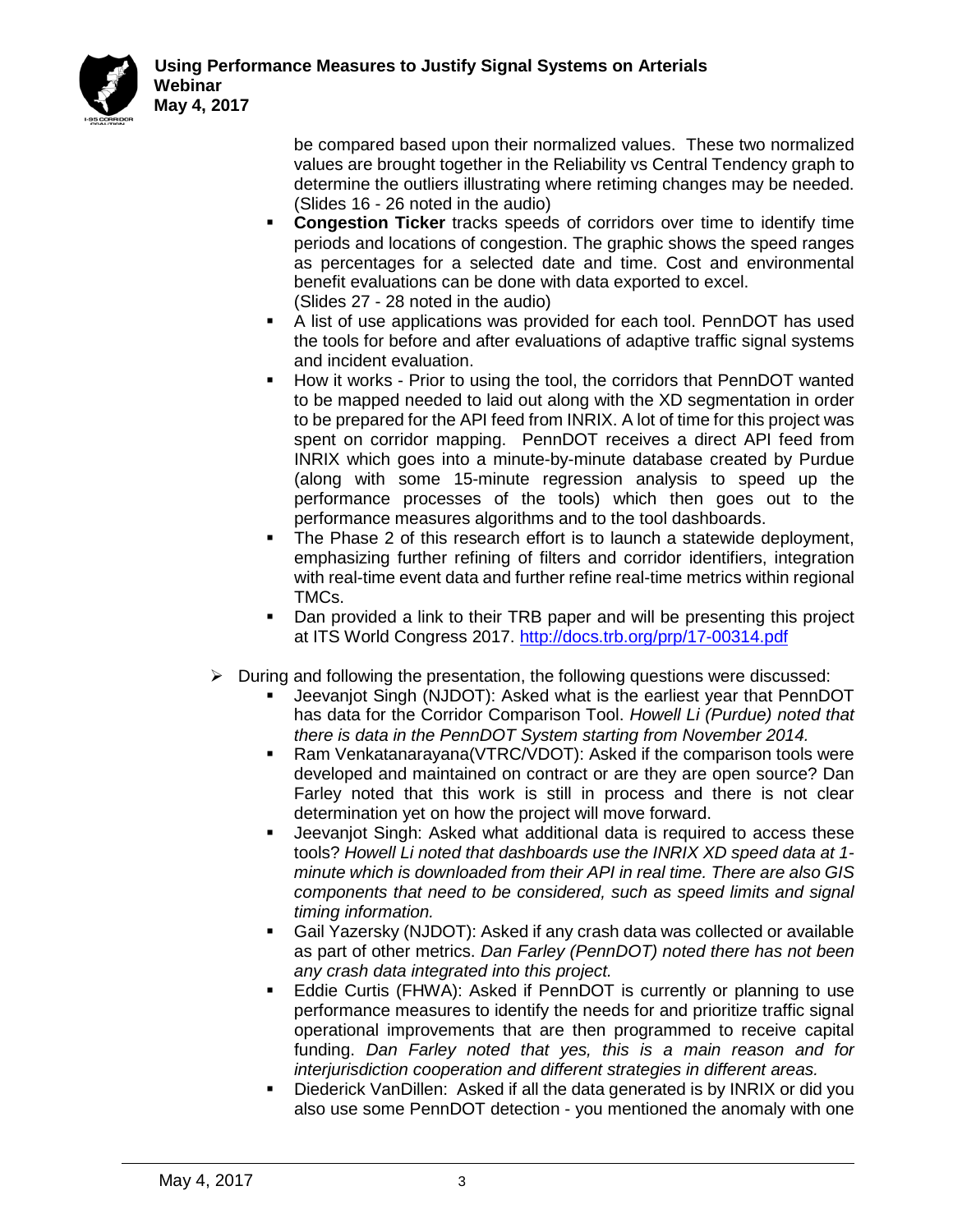

of the corridors due to broken loops. *Howell Li explained that only INRIX data was used in the dashboard implementation.*

- Stan Young (NREL): Asked if energy and emissions (before and after) were also calculated? *Howell Li explained that they have used the TTI/Argone metrics to calculate the before and after emissions.*
- Shayan Khoshmagham (Iteris): Asked how much smoothing/imputation was involved for INRIX data set? *Howell Li explained that they don't smooth the data geographically in terms of the XD segments but they do compute 15-minute aggregation on the data to improve dashboard performance.*
- Nick An (Manatee County, Florida): Asked how they evaluate the delay for this system? *Howell Li explained that they use the speed limit travel time as the "typical" travel time and the delay is additional travel time above that.*
- **Measuring Arterial Performance Using Automated Traffic Signal Performance Measures (Alan Davis, Georgia DOT):** 
	- Alan Davis presented on GDOT is using automated traffic signal performance measures on arterials. The highlights follow:
		- The State of Georgia has seven districts, one central office and two (2) TMCs. There are 9,500 signals throughout the state. There are 6,500 signals on the state route network and GDOT Maintains 3,500 of these signals.
		- Regional Traffic Operations Program (RTOP) is the active management of regionally significant corridors coming into Atlanta. It focuses on travel time reliability with data driven decisions. Consultant program support is through Arcadis and Kimley Horn. RTOP includes 25 Corridors, 1100+ signals, spans 12 Counties, and 13 Cities in the metro Atlanta region.
		- RTOP is separated into six regions. It is currently in its  $7<sup>th</sup>$  year with the focus being on Maintenance, Operations and Troubleshooting. Early performance measures were obtained through manual field detection, floating car travel runs and volume counts. These tasks were time consuming – using manual labor and not much technology. GDOT identified the need to improve this system and capture additional information (not only throughput).
		- They installed 230 BlueTOAD units to combat their limitations of their data collection. This information is shared with other agencies and used in their ATMS System.
		- GDOT developed specifications based upon the capabilities of Utah DOT's system. They wanted to be able to use the high-resolution controller data for to analyze how their signal systems were operating at various levels. GDOT was able to procure a new signal software system - Intelight MaxTime/MaxView for local and central software. GDOT wanted to make the new signal system the core of future operations.
		- To be able to fully utilize the high-resolution capabilities, vehicle detection, communication and a high-resolution controller is needed. Vehicle detection is not needed for all metrics.
		- GDOT maintains a 2070 architecture 99% of the state is on a common platform - Caltrans 332/336 environment. Only needed to upgrade CPUs and didn't need to buy new cabinets. They had a turn-key deployment – conversion of the software and deployment field testing and integration.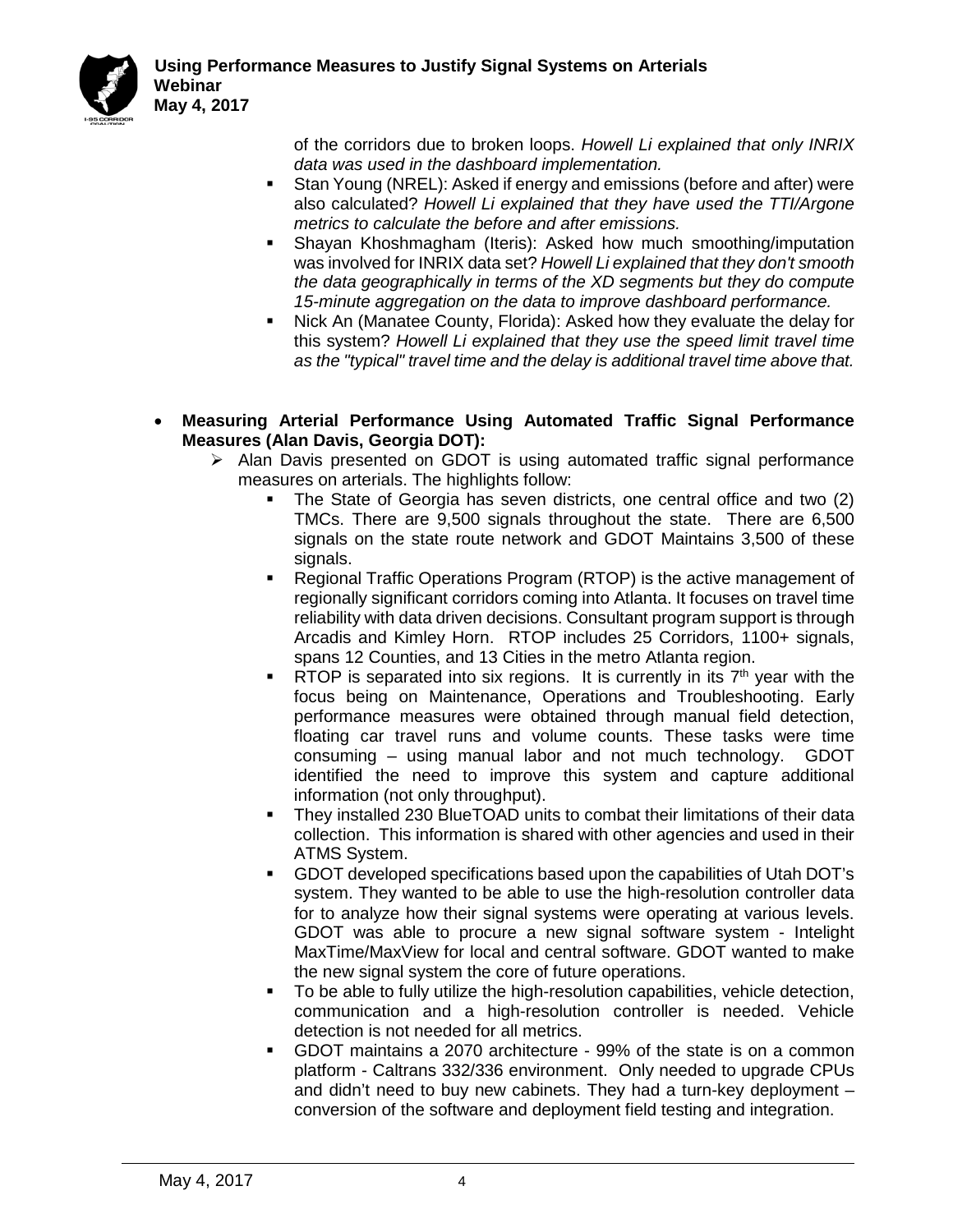

- ATSPM is GDOT's primary tool for operations and maintenance of traffic signals. They have 3,109 signals logging high resolution data and use UDOT-produced source code.
- Twelve available metrics were noted some run without detection while some require detection. Several were described as noted below.
- Purdue Phase Termination metric illustrates when and why a phase is being terminated so it can be analyzed and modifications can be made as needed.
- Purdue Coordination Diagram illustrates when vehicles are arriving in relation to the signal timing to help determine if the coordination along a corridor is working. Adjustments can be made in real time and viewed to determine their impact.
- Approach Volume provides volumes approaching an intersection from setback detectors. Volumes are provided for all hours and can be used to basic analyses and signal timing changes, as needed.
- Purdue Split Failure measuring occupancy rates before and after a traffic signal turns red to determine if the demand was adequately served during the green phase.
- The metrics are not just for operational uses, GDOT showed an application not currently used by them by utilized by UDOT to measure red light running. They can determine if signal timing or coordination may be changed to help the issue or if enforcement may be needed.
- Alan explained an application of the tools through a Consultant Retiming Project. Immediately following retiming of the signals, GDOT received complaints regarding the signal timings. By looking at the date, GDOT could see that there was poor coordination of the signals. GDOT was able to assess and make improvements.
- **SPM Watchdog is a tool is built into the Utah source code. It also GDOT to** analyzes the data from the previous data (traits and attributes) and improve operations.
- Alan Davis explained how these tools were used during the recent collapse of I-85 in Atlanta in March 2017. I They were able to implement detours, and coordinate with engineers to redirect 250,000 vehicles. GDOT was able to normalize this closure by week two of the bridge collapse. Using the tools as well as arterial volume data, travel time data and high resolution data, they were able to see the changes in commuter patterns on major corridors and adjust signal timing plans as needed to help not only the mainline demands but also the side street movements that were seeing increased volumes. They continue to monitor and make changes as needed.
- Alan emphasized the value of ATSPMs. He recommends coordination with IT on a data management plan, since ATSPMs collect a lot of data. Lean on early adopters including: INDOT, UDOT, MNDOT, and GDOT. He emphasized using your data and also knowing what resources you have and have a plan.
- Alan thanked the pooled fund study for their work specifically the following documents: *Performance Measures for Traffic Signal Systems* and *Integrating Traffic Signal Performance Measures into Agency Business Processes* as they were very valuable to GDOT in their implementation efforts.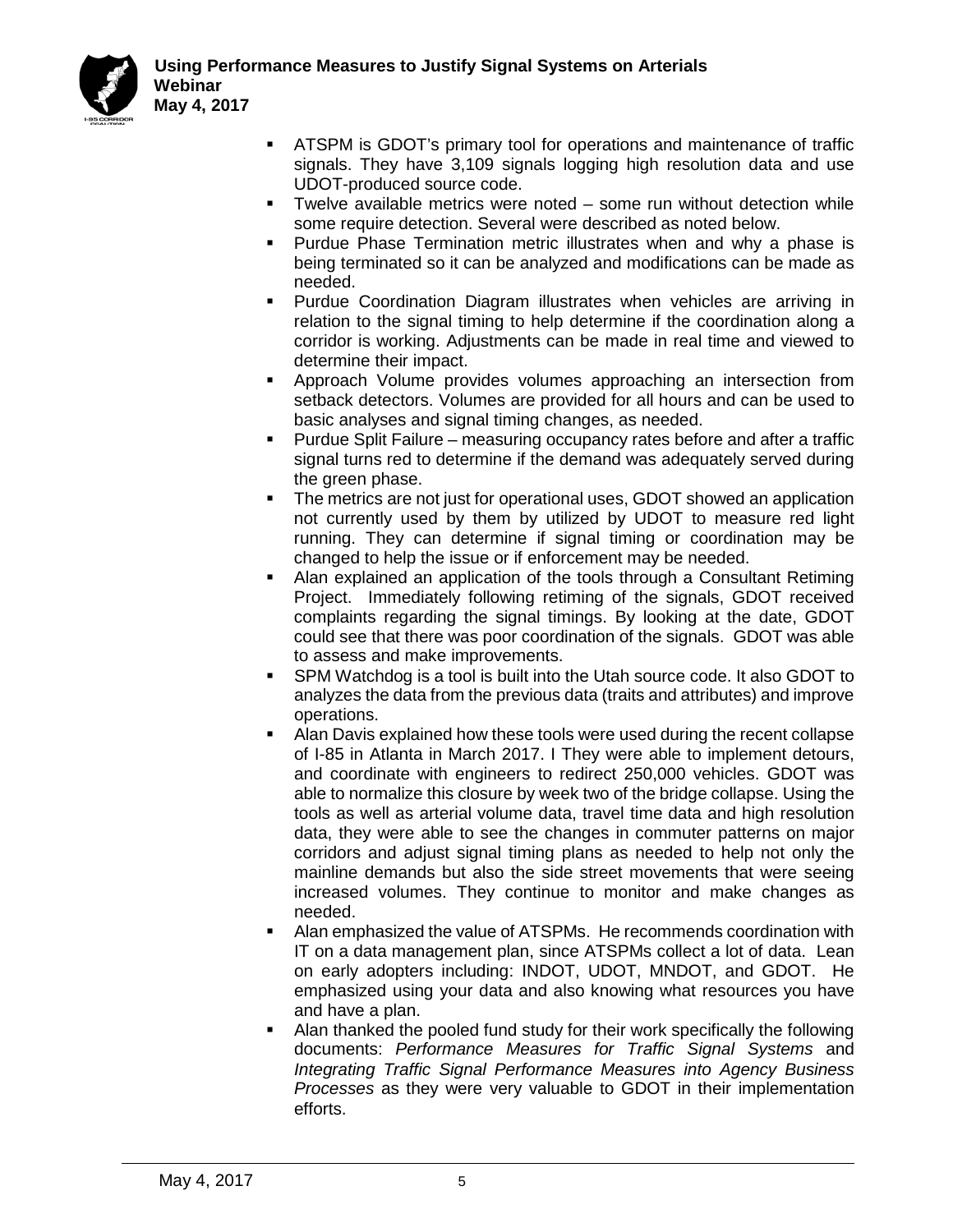

 **Using Performance Measures to Justify Signal Systems on Arterials Webinar May 4, 2017**

- $\triangleright$  During and following the presentation, the following questions were discussed:
	- Shayan Khoshmagham (Iteris): Asked did in GDOT implemented the ATSPM software internally. *Eddie Curtis noted that GDOT in collaboration with UDOT wrote the book on implementing the ATSPM software. The software and implementation guide is available on FWHA OSADP as well as the UDOT ATSPM website. Find links to all of the information here: [https://ops.fhwa.dot.gov/arterial\\_mgmt/performance\\_measures.htm](https://ops.fhwa.dot.gov/arterial_mgmt/performance_measures.htm)*
	- Jeevanjot Singh (NJDOT): Asked if the diagram on the UDOT's Slide is a right turn on red? Is the right turn on red allowed? *Alan Davis (GDOT) noted that this diagram was borrowed from UDOT and he believes it is on a mainline approach that did not have a right turn on red.*
	- Jeevanjot Singh: Asked what is their Central Traffic Signal Systems for Atlanta region. *Alan Davis explained that GDOT purchased Intelight MaxTime and MaxView.*
	- Rich Casmer: Asked what type of detection GDOT uses. *Alan Davis (GDOT) explained that they mostly use inductive loops across the state but they also use radar and video.*
	- Nick An (Manatee County, Florida): Asked by what means did GDOT get traffic volumes during the bridge collapse? How do you increase that throughput? *Alan Davis noted that volume data was collected through their ATSPM system, set back detection and stop bar detection to the web portal. Increase to throughput was accomplished through cycle length increases and active signal management.*
	- Jeevanjot Singh: Asked How many different types of controllers are in the region? *Alan Davis explained that they have a host of 2070 chassis however all CPUs have Intelight software as part of this deployment.*

#### **Polling:**

The audience was polled with the following questions. The responses are provided.

**Poll 1:** *Have these presentations been helpful in understanding the varying technologies involved in arterial monitoring?*

- **Yes – 85%**
- **Somewhat – 14%**
- **No – 1%**

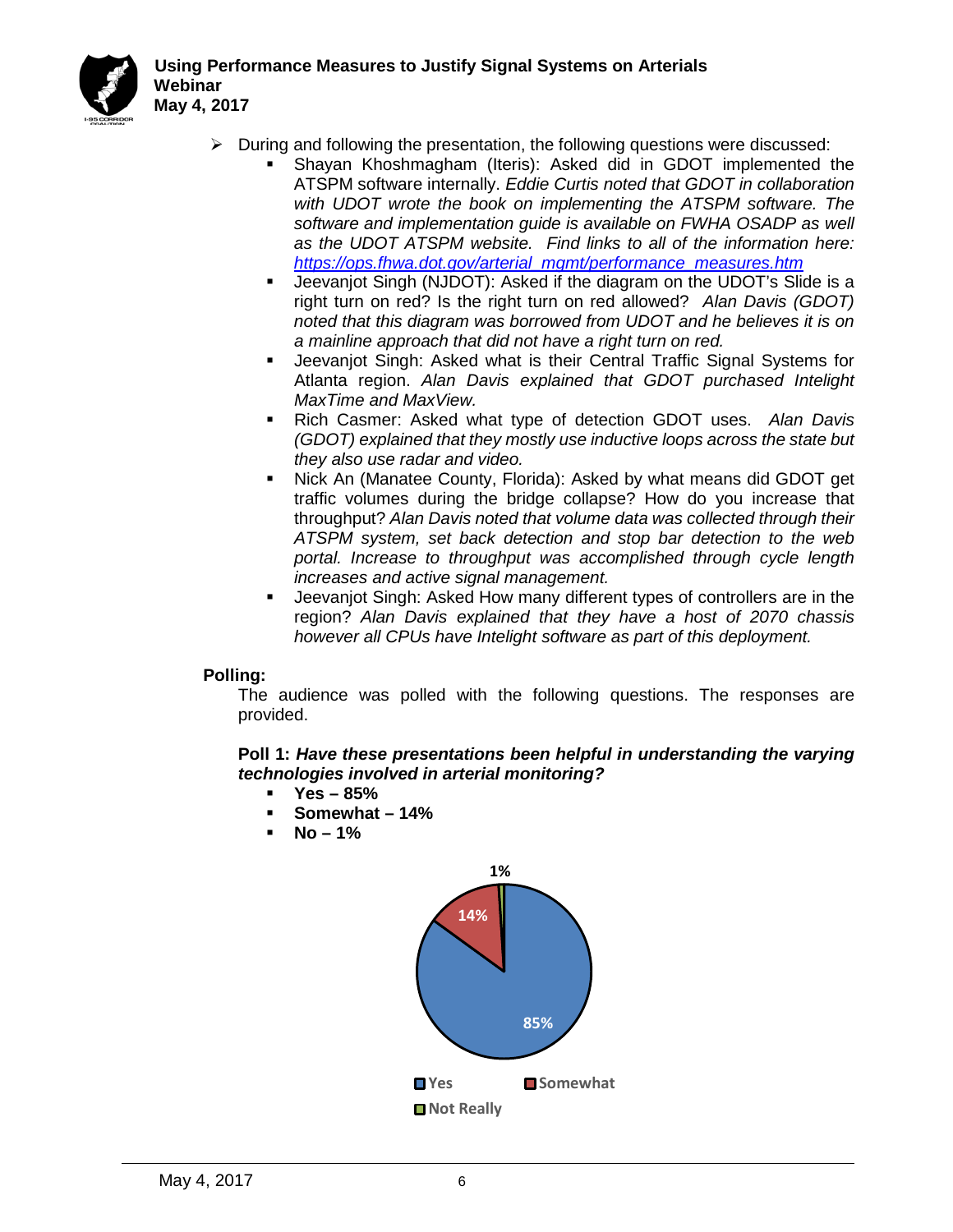

**Poll 2:** *There are a number of approaches available to implement Automated Traffic Signal Performance Measures (Select all that you are familiar with)?*

- **Utah DOT ATSPM Software – 66%**
- **Live Traffic Data.com – 21%**
- **MioVision – Spectrum – 49%**
- **Sensmetrics – Sensys Networks – 17%**
- **Econolite – Centracs MOE – 57%**
- **Trafficware ATMS.NOW – Purdue MOE Module – 44%**
- **Other Vendor Solution – 27%**



## **Poll 3:** *What is the most prominent barrier within your organization to implementation of Automated Traffic Signal Performance Measures?*

- **Infrastructure – 61%**
- **Organization & Staffing – 41%**
- **Resources – 45%**

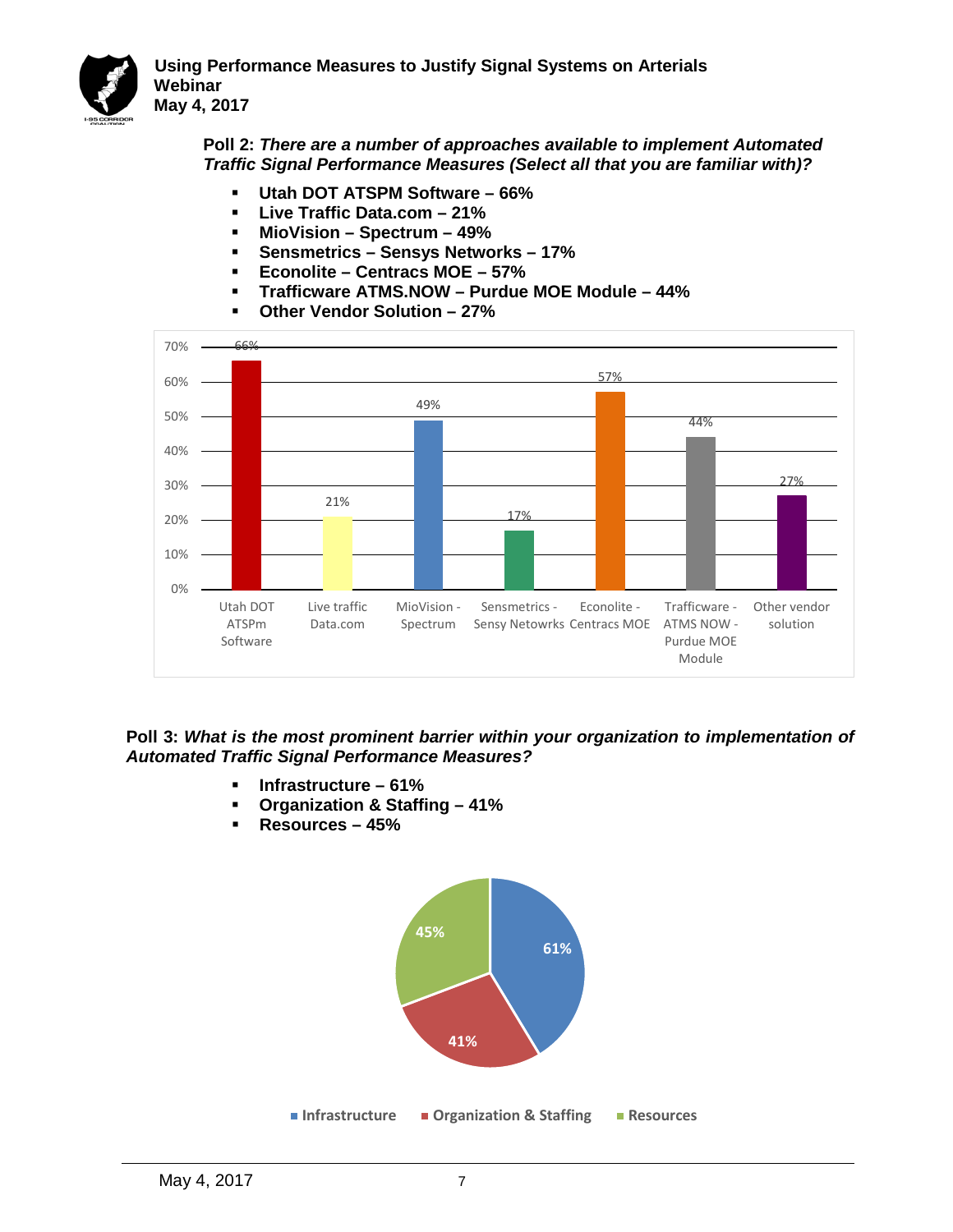

## **Wrap Up:**

Denise thanked all participants and speakers for their participation.

## **Questions/Contacts**:

General Questions regarding the webinar or the I-95 Corridor Coalition – Denise Markow, I-95 Corridor Coalition TSMO

- 301-789-9088
- [dmarkow@i95coalition.org](mailto:dmarkow@i95coalition.org)

Presenter Contacts –

Alan Davis, PE, PTOE, Georgia DOT, Assistant State Traffic Engineer

- 404-635-2832
- aladavis@dot.ga.gov

Dan Farley, Pennsylvania DOT, Section Chief, Traffic Operations Deployment & Maintenance Section

- 717-783-0333
- [dfarley@pa.gov](mailto:dfarley@pa.gov)